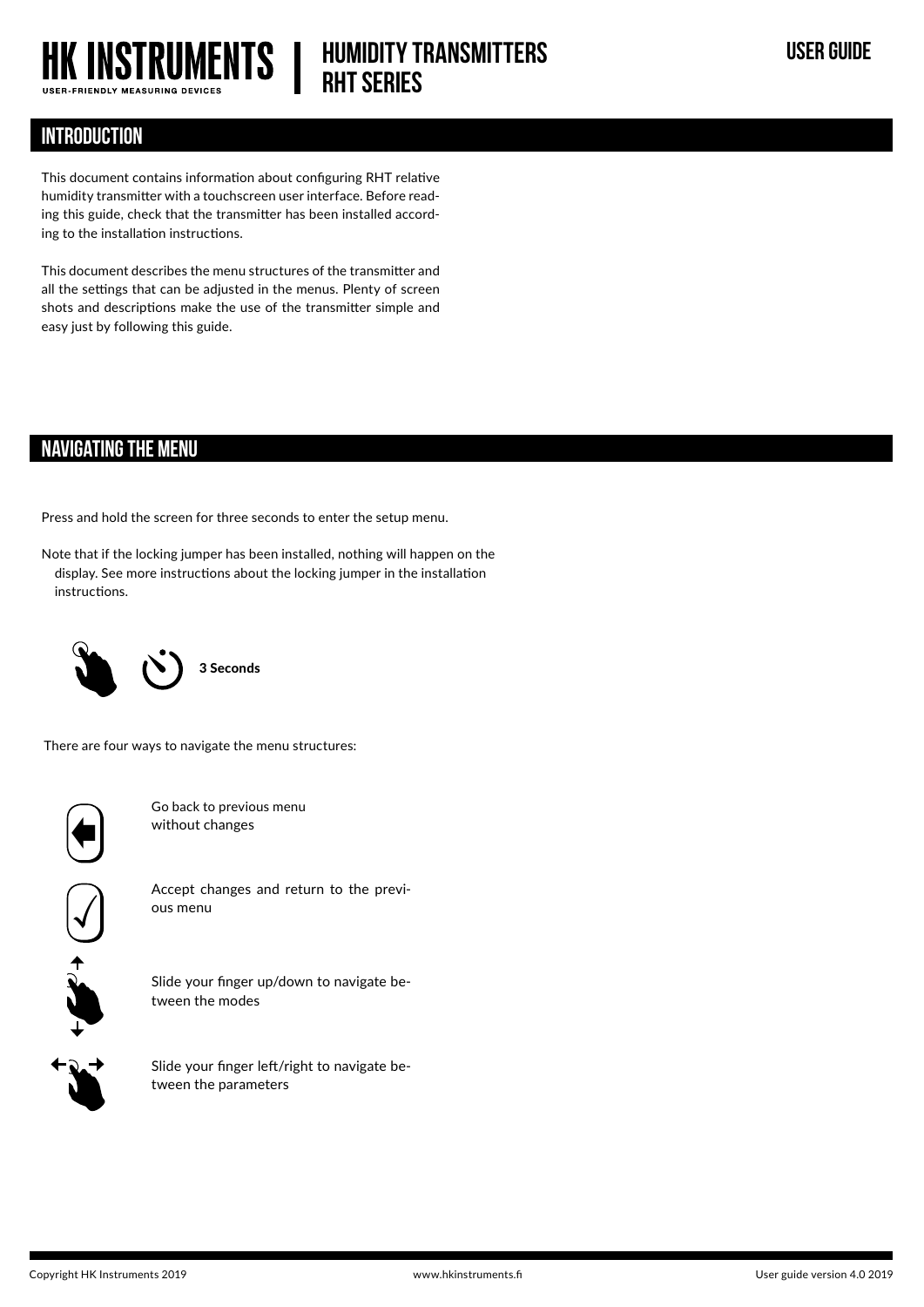## **STEP 1: MEASURING MODES**

There are five different presentations that can be set for the screen display (see Figure 1). All values can be displayed individually or with different combinations or with trend diagrams. One can choose all or just a few measuring modes and display them sequentially on the screen.

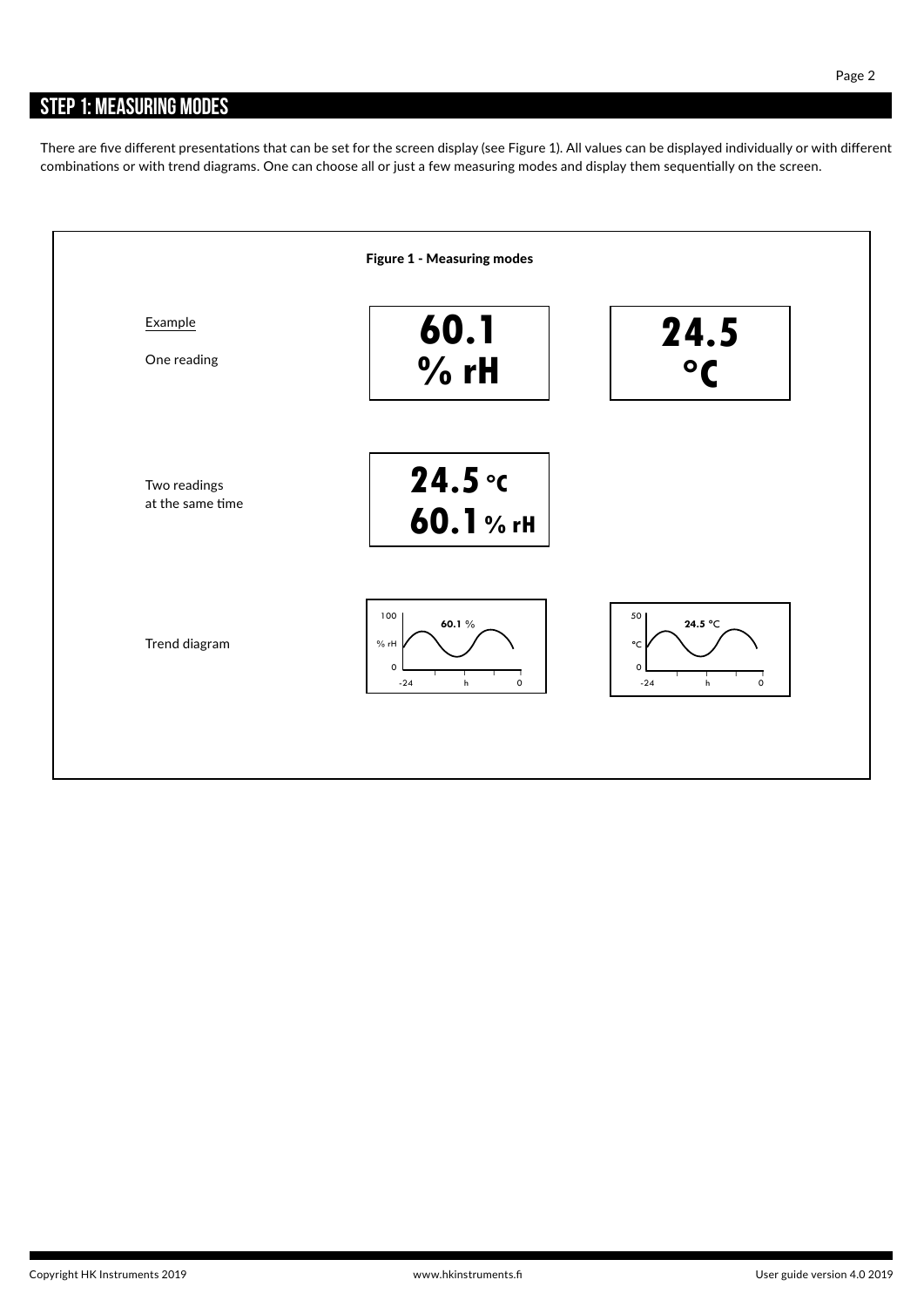### **STEP 2: DISPLAY MODE**

The setup menu will appear on the screen (see Figure 2). Note that if the locking jumper has been installed, nothing will happen on the display. See more instructions about the locking jumper in the installation instructions.

Press DISPLAY MODE. INFO view opens instructing how to navigate between the modes. Press the screen to close the INFO view right away. READING view will appear on the screen. Slide your finger left/right or up/down to navigate between the views (see Figure 3). Select the desired view and press  $\sqrt{\ }$  accept button to accept the view.



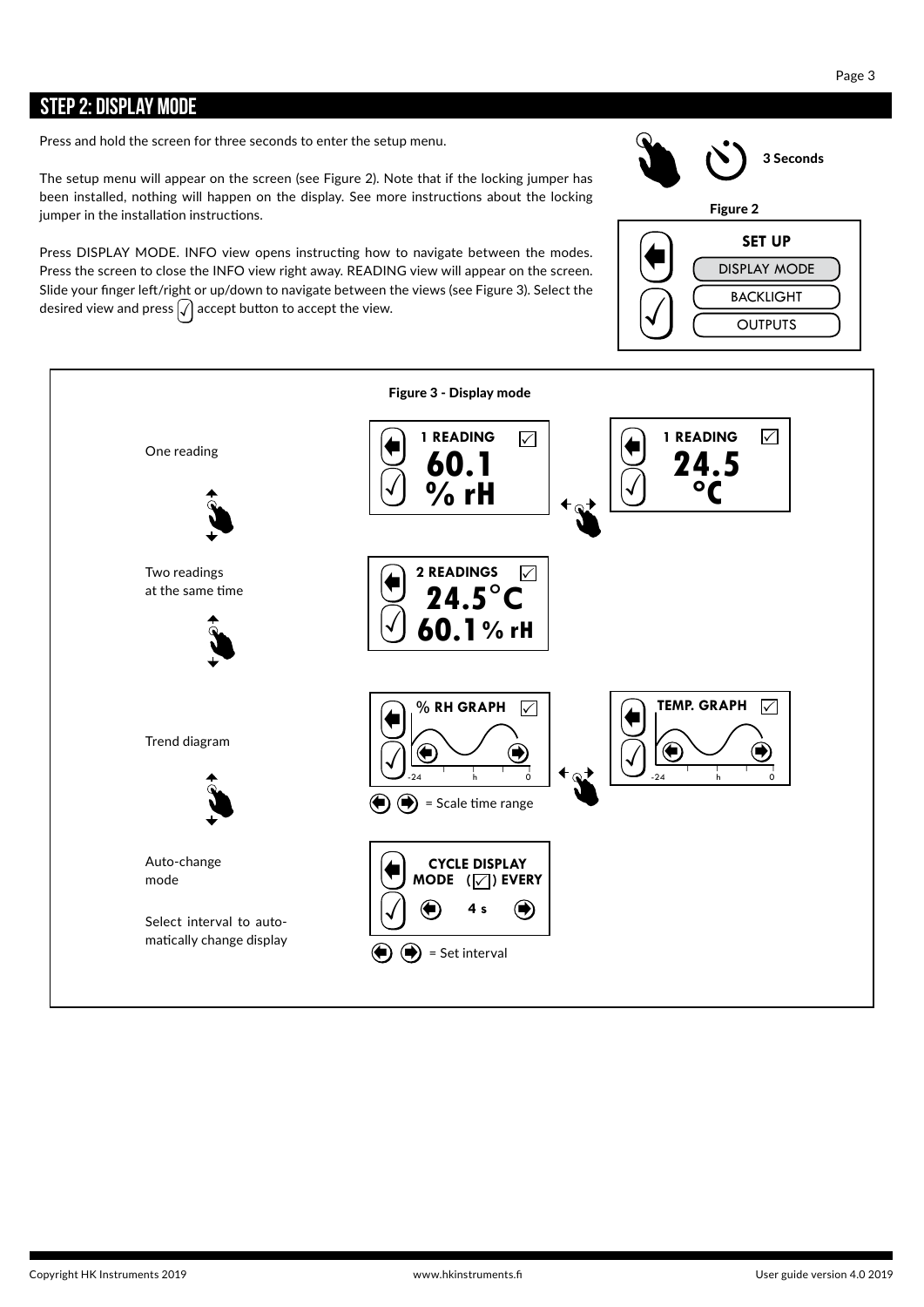### **STEP 2: DISPLAY MODE CONTINUED**

If you want different views to be displayed sequentially, check the box on the top-right corner of the view to add it (see Figure 4).

### Figure 4



Check/uncheck upper-right box to include or exclude.

= Included in the Auto-change Mode.

= Excluded from the Auto-change Mode.

Note: Functions ONLY when Auto-change Mode is the selected Display Mode.

The auto-change mode (Figure 5) has to be selected in Display Mode menu to activate the sequential view. To activate auto-change mode, adjust the time between views, then press  $\bigvee$  , accept button, to make changes or go back to the previous menu without changes by pressing $\left|\blacklozenge\right|$ .



## **STEP 3: BACKLIGHT LEVEL**



In the SET UP menu choose BACKLIGHT. Slide your finger left/right and select the suitable backlight brightness. Press  $\sqrt{}{}|$  to accept the changes or go back to the previous menu without changes by pressing  $\left|\blacklozenge\right|$ .

Figure 6 Figure 6b

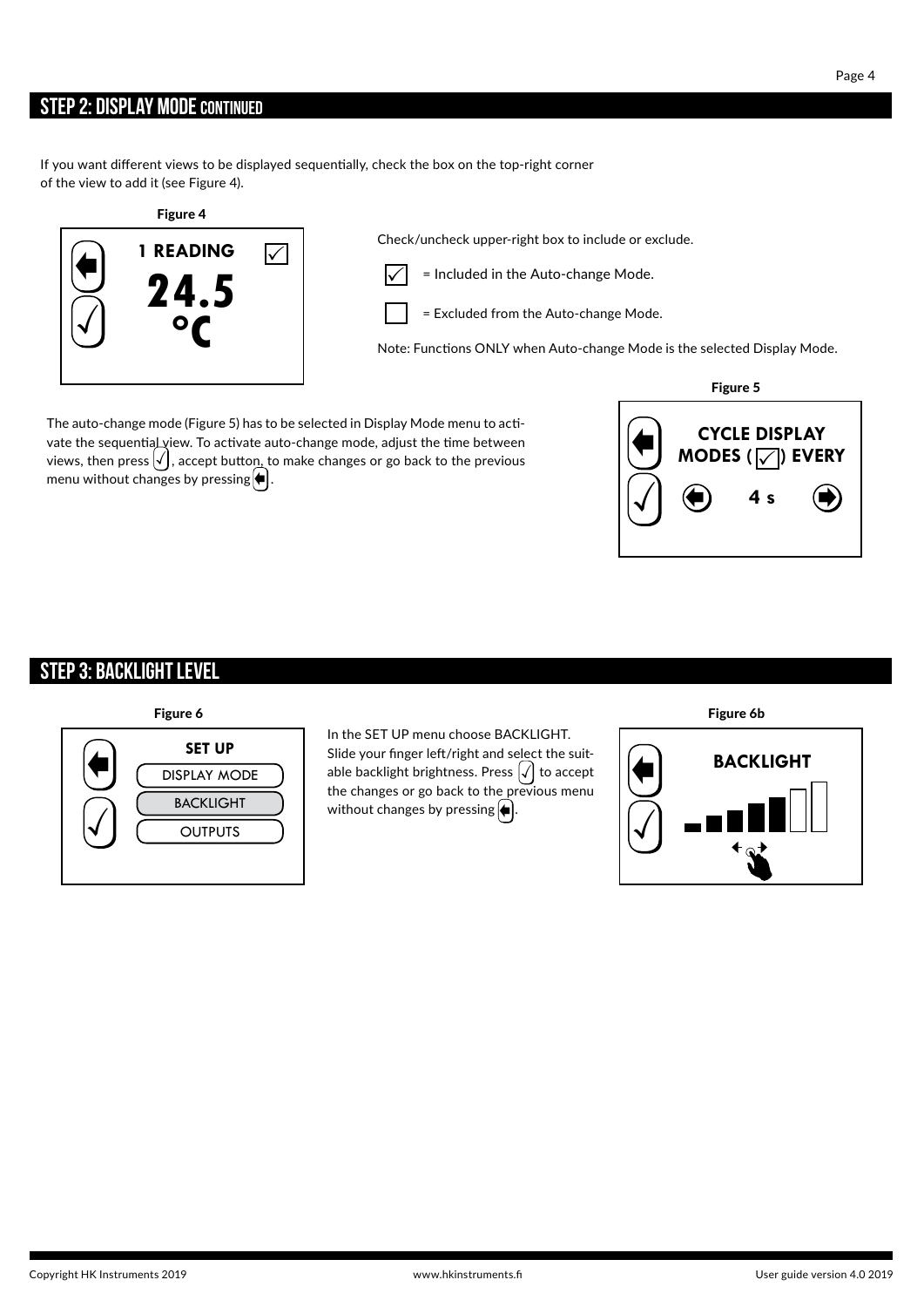## **STEP 4: OUTPUTS**



In the SET UP menu choose OUTPUTS. Select P-BANDS to adjust the measurement ranges. Select OUTPUT MODES to choose between different output options. Select RELAY to configure a relay output. Selection is only available if a relay is installed.



### **OFFSET**

1) In the SET UP menu choose OUTPUTS

### 2) Select P-BANDS

3) Select desired parameter and choose OFFSET



### **OFFSET (MODBUS)**

- 1) In the SET UP menu choose OUTPUTS
- 2) Select REGULATOR
- 3) Select P-BANDS
- 4) Select OFFSET
- 5) Select desired parameter and adjust the parameter (see figure 8)

6) Press  $\widehat{t}$  to accept changes or press  $\bigoplus$  to return to the previous menu without making changes.

## $\mathsf{Page}\ 5$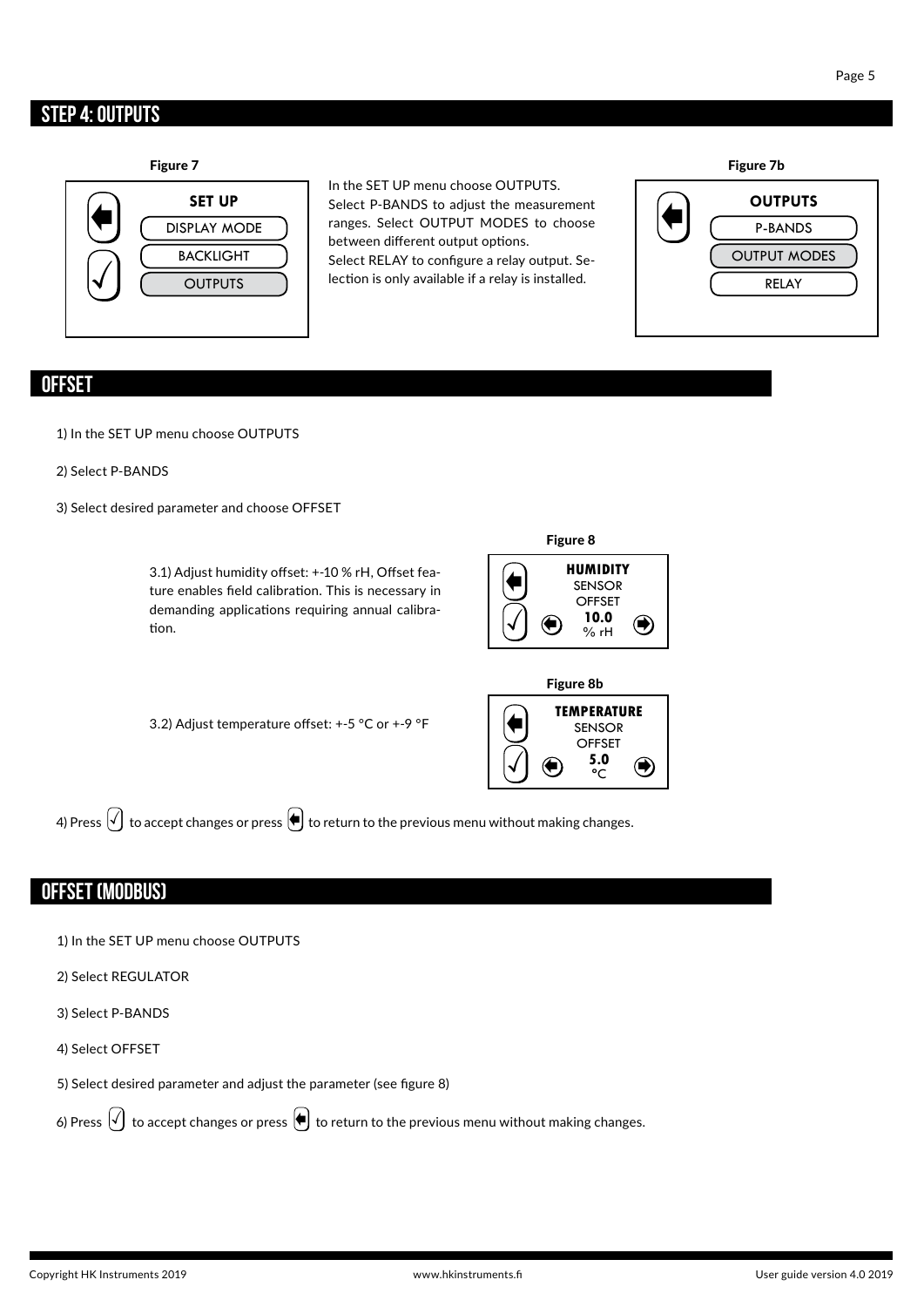### **STEP 5: P-BANDS**

Press the desired parameter to adjust the output range. Pressing the screen will close the INFO view right away. If the screen is not pressed the INFO view will close after a few seconds.

Press HIGH LIMIT or LOW LIMIT to set the limits for the output (See Picture 9). Press cept changes or press  $\;\;|\spadesuit\sp{\downarrow}$ o return to the previous menu without making changes. To change selection between current and voltage outputs see the installation instructions.  $\{\sqrt{\}$ ac-



## **STEP 6: OUTPUT MODES**

Select MAX VALUE OUT to enable comparison between rH and temperature values. The one that is higher will be output from the NC terminal (See Figure 9).

Select 0/2–10 V to choose between 0–10 V voltage output and 2–10 V voltage output.



**P-BANDS** HUMIDITY

Figure 9b

 $|\mathcal{J}|$ 

TEMPERATURE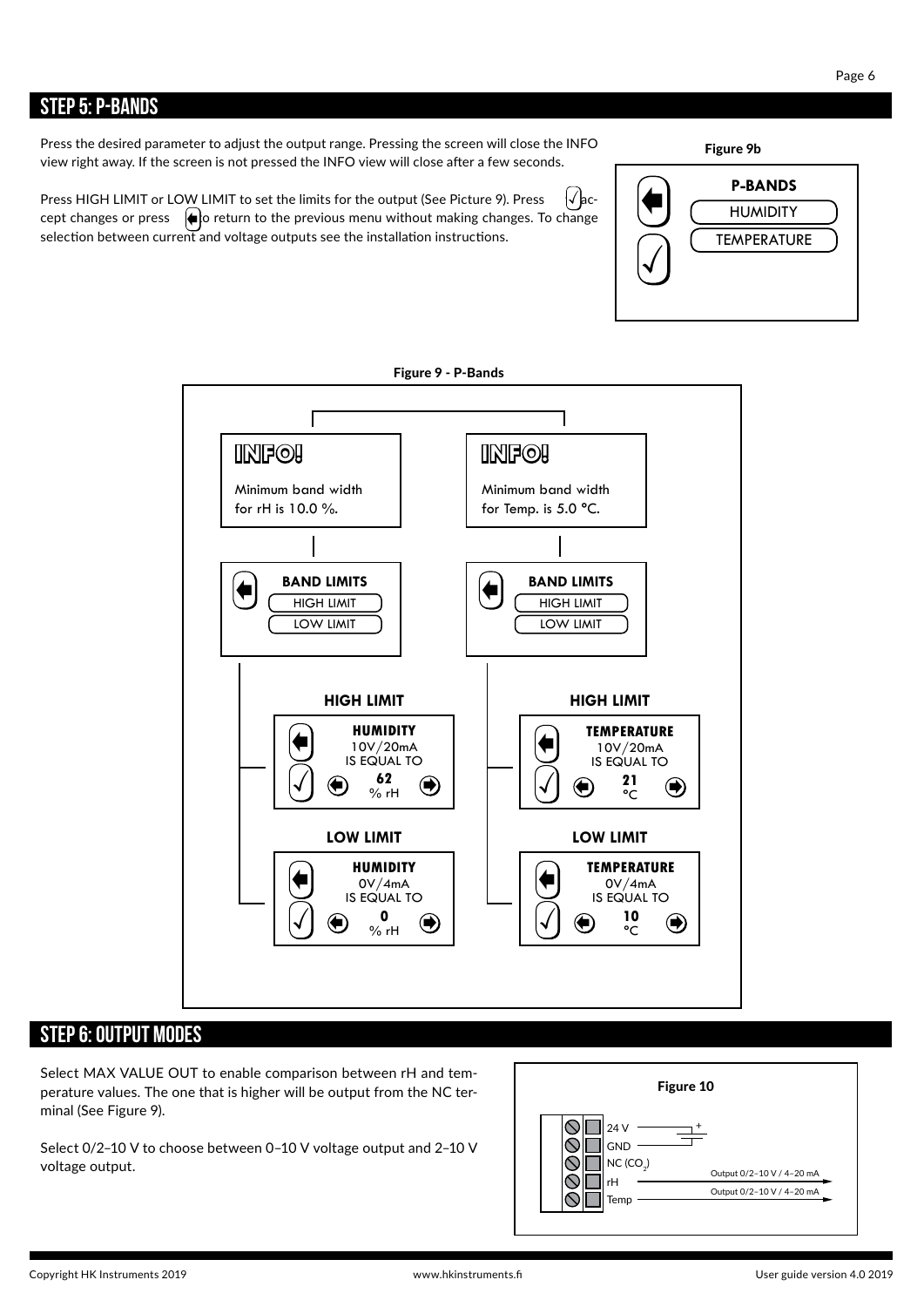### **STEP 7: OPTIONAL RELAY**

Figure 11 Figure 12



Menu is only available if a relay is installed. Press PARAMETER to select the desired parameter.

Select the desired PARAMETER and press  $\left|\sqrt{\right|}$  to accept the changes or return to the previous menu without changes by press ing  $\blacklozenge$ .

 **PARAMETER HUMIDITY TEMPERATURE** 

Press SW. POINTS to set the relay's switching points. Set RELAY ON and RELAY OFF points and press  $\sqrt{\ }$  to accept changes or return to the previous menu without changes by pressing  $\leftarrow$  .







Press TREND to set the switching trend of the relay.

Select INCREASING or DECREASING and press  $\left| \mathcal{J} \right|$  to accept changes or return to the previous menu without changes by press ing  $\leftarrow$  .